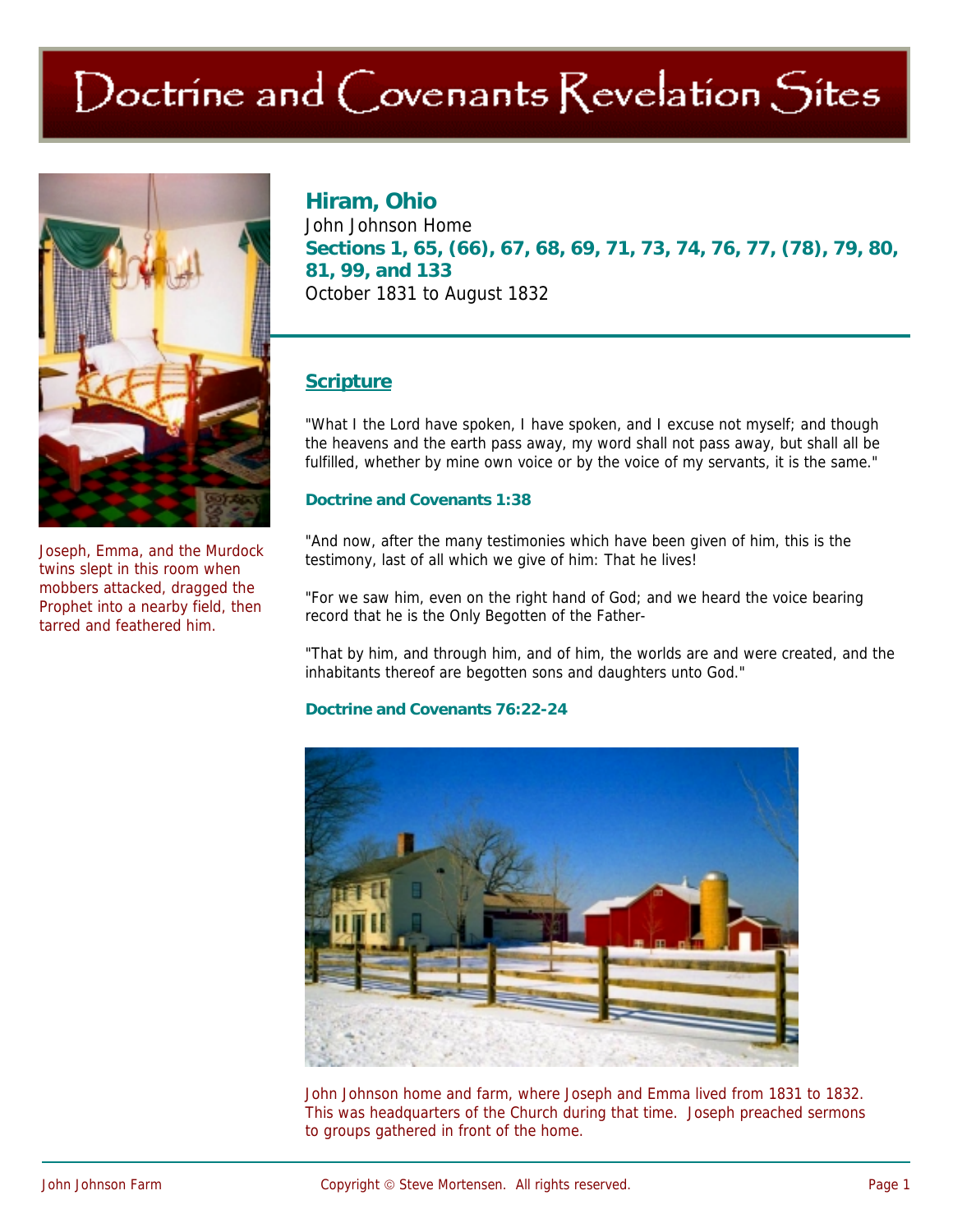## **Key Events**

- Home of Joseph and Emma Smith from September 1831 to September 1832.
- Many Church conferences were held here.
- A mob tarred and feathered Joseph Smith and Sidney Rigdon in a field in front of the home in March 1832.
- The Prophet worked on the inspired translation of the Bible here.
- Joseph Smith and Sidney Rigdon saw Jesus Christ in a vision, and also beheld the Degrees of Glory.
- The Johnson family was prominent in the Church. Two sons become members of the Quorum of Twelve Apostles, and a daughter married Orson Hyde, who was also an Apostle.
- The decision to print the revelations received by Joseph Smith occurred during a conference held here. That book, called the Book of Commandments, was the forerunner of the Doctrine and Covenants.
- Between 15 and 17 revelations now included in the Doctrine and Covenants were received here.



The downstairs room where the Prophet met with visitors and conducted leadership meetings. Sections 1 and 133 were received in this room.